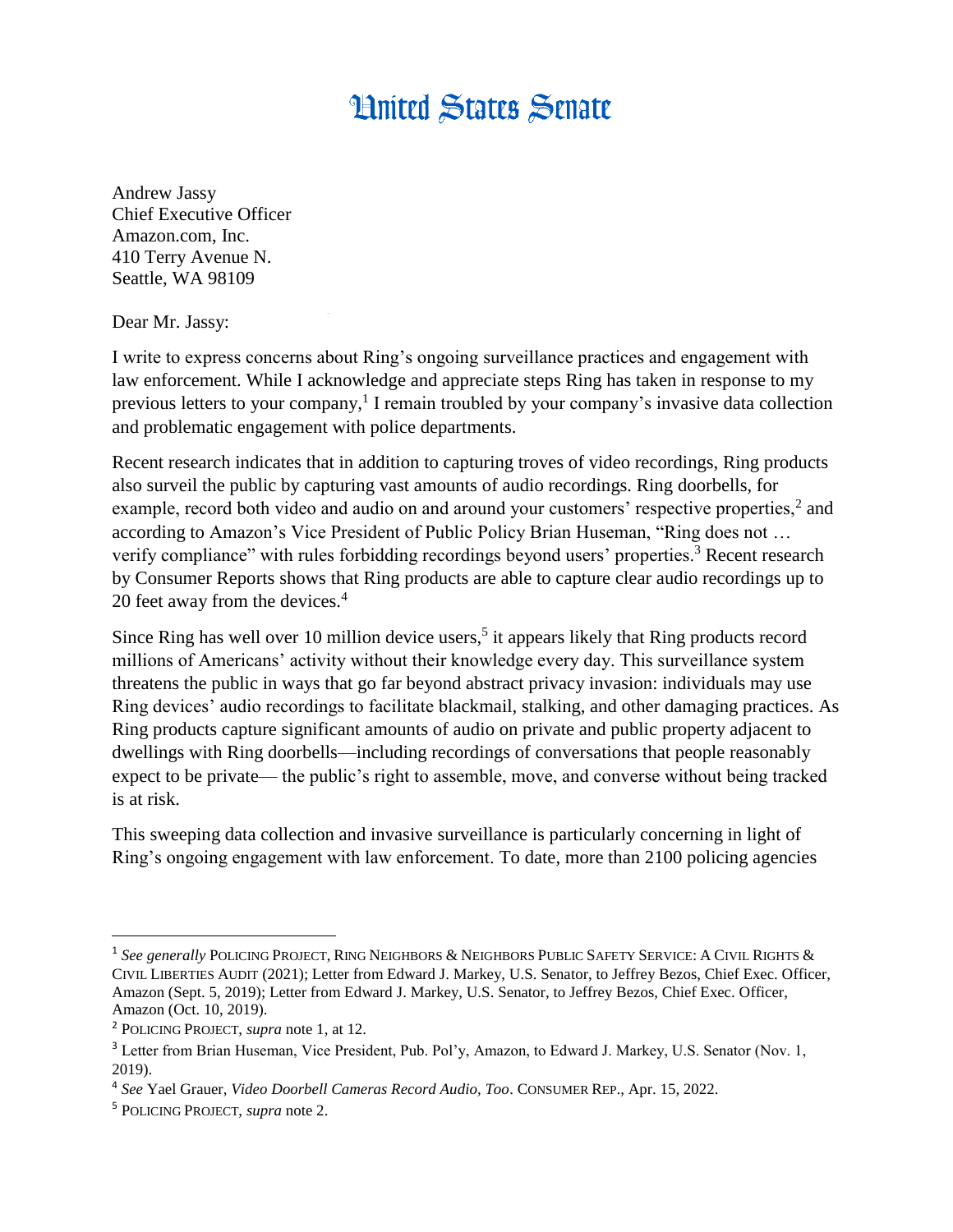Mr. Andrew Jassy June 14, 2022 Page 2

have apparently joined Neighbors Public Safety Service (NPSS),<sup>6</sup> a platform on which participating police departments may request footage from Ring users. This represents a 500 percent increase in law enforcement engagement on your platform since I sent your company my 2019 letters on this topic.<sup>7</sup> Notably, reports indicate that multiple police departments have attempted to bypass Ring's video request process, including by gaining direct access to user footage in real time.<sup>8</sup> Additionally, as experts point out, when law enforcement actors access Ring users' video and audio footage, they circumvent key systems of public accountability. Ring enables police surveillance without public cost, debate, or approval.<sup>9</sup> Once Ring provides users' recordings to law enforcement, significant opportunities for data misuse emerge. In fact, according to Ring, when police departments access Ring device recordings, the company enforces no restrictions on what the department can do with downloaded footage.<sup>10</sup>

In light of these concerns, please respond in writing to the following questions by July 4, 2022:

- 1. To the best of Ring's knowledge, how far away can Ring products capture audio?
- 2. Will Ring commit to eliminating Ring doorbells' default setting of automatically recording audio when video is recorded? If no, why not?
- 3. Will Ring commit to never incorporating voice recognition technology into its products? If no, why not?
- 4. Will Ring commit to making end-to-end encryption of stored recordings the default option for users, so that Ring and Amazon do not have access to user videos? If no, why not?
- 5. Ring has committed to "try to onboard" non-law enforcement agencies onto the NPSS platform in order to combat over-policing.<sup>11</sup> Please detail how many of each of the following entities use NPSS:
	- a. Police departments
	- b. Fire departments
	- c. Public health agencies
	- d. Animal services
	- e. Agencies that primarily address homelessness, drug addiction, or mental health
	- f. Others (please specify)

 $\overline{a}$ 

<sup>6</sup> RING, Active Agency Map, https://support.ring.com/hc/en-us/articles/360035402811-Active-Agency-Map (last updated June 2, 2022).

<sup>7</sup> *See* Drew Harwell, *Doorbell-camera firm Ring has partnered with 400 police forces*, *extending surveillance concerns*, WASH. POST (Aug. 28, 2019).

<sup>8</sup> *See* POLICING PROJECT, *supra* note 5, at 33.

<sup>9</sup> *Id.* at 32.

<sup>10</sup> *See* Letter from Brian Huseman, Vice President, Pub. Pol'y, Amazon, to Edward J. Markey, U.S. Senator (Sept. 26, 2019) ("Ring does not impose requirements beyond law enforcement's own procedures"); *see also* POLICING PROJECT, *supra* note 8, at 21 ("Once a video is downloaded, it no longer is within Ring's control.").

<sup>11</sup> POLICING PROJECT, *supra* note 9, at 47.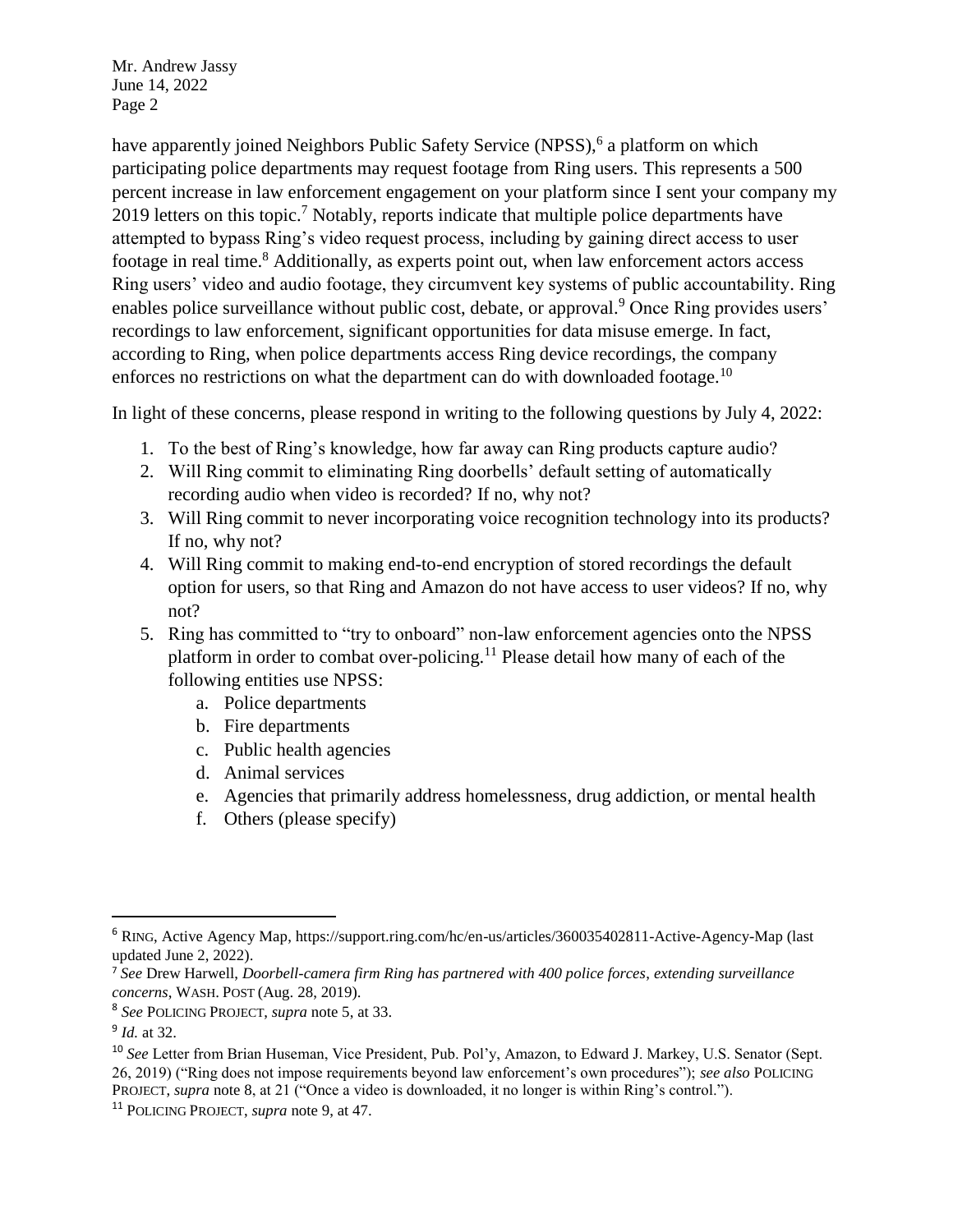- 6. Some police departments have reportedly circumvented Ring's official processes to access users' recordings.<sup>12</sup> What steps has Ring taken to ensure that police departments do not bypass Ring requirements by engaging directly with device users outside of NPSS?
- 7. Ring has stated that it will not share "customer information" with law enforcement absent consent, a warrant, or "an exigent or emergency" circumstance.<sup>13</sup>
	- a. Please explain in detail Ring's specific internal policies regarding what constitutes an "exigent or emergency" circumstance.
	- b. How many times has Ring shared a user's recordings with law enforcement because of an "exigent or emergency" circumstance?
- 8. Under the NPSS Terms of Service, Ring reserves the right to permanently ban a user or agency for conduct that is "inappropriate or harmful."<sup>14</sup> Please explain in detail Ring's specific internal policies regarding what constitutes such "inappropriate or harmful" behavior, including what behavior would lead to suspension and what behavior would lead to a permanent ban.
- 9. Does Ring work to proactively ensure that users or agencies on NPSS abide by the NPSS Terms of Service? In particular, does Ring proactively review activity on NPSS to stop users from engaging in "inappropriate or harmful" conduct, "post[ing] deliberately false or misleading information," and using anything other than their "real name, title, and agency contact information"?<sup>15</sup> If yes, please explain how. If no, will Ring commit to developing such a process?
- 10. Ring has "placed a moratorium" on onboarding private policing agencies onto NPSS.<sup>16</sup>
	- a. Please identify all the private agencies currently on NPSS.
	- b. Will Ring commit to extending this "moratorium" into an indefinite ban on all private policing agencies from NPSS? If no, why not?
- 11. Ring has made updates to address concerns about privacy, bias, and over-policing.<sup>17</sup> Will Ring commit to making the changes identified below permanent? If no, why not?
	- a. Never accept financial contributions from policing agencies;
	- b. Never provide contributions of financial value, including device donations and event invitations, to policing agencies;
	- c. Never allow immigration enforcement agencies to request Ring recordings;
	- d. Never allow federal law enforcement agencies to request Ring recordings;

 $\overline{\phantom{a}}$ 

<sup>&</sup>lt;sup>12</sup> *See id.* at 33 (explaining that policing agencies have attempted to circumvent requirements by subsidizing Ring devices if users agree to submit all requested footage, loaning Ring devices to users and retaining ownership of footage, or enabling device owners to share their video streams live).

<sup>13</sup> Letter from Brian Huseman to Edward J. Markey (Nov. 1, 2019), *supra* note 3.

<sup>14</sup> Neighbors Public Safety Service: Terms of Service, https://support.ring.com/hc/en-us/articles/360039678152- Neighbors-Public-Safety-Service-Terms-of-Service (last visited June 6, 2022).

<sup>15</sup> *Id.*

<sup>16</sup> POLICING PROJECT, *supra* note 12, at 51.

<sup>17</sup> *See id.* at 46-51.